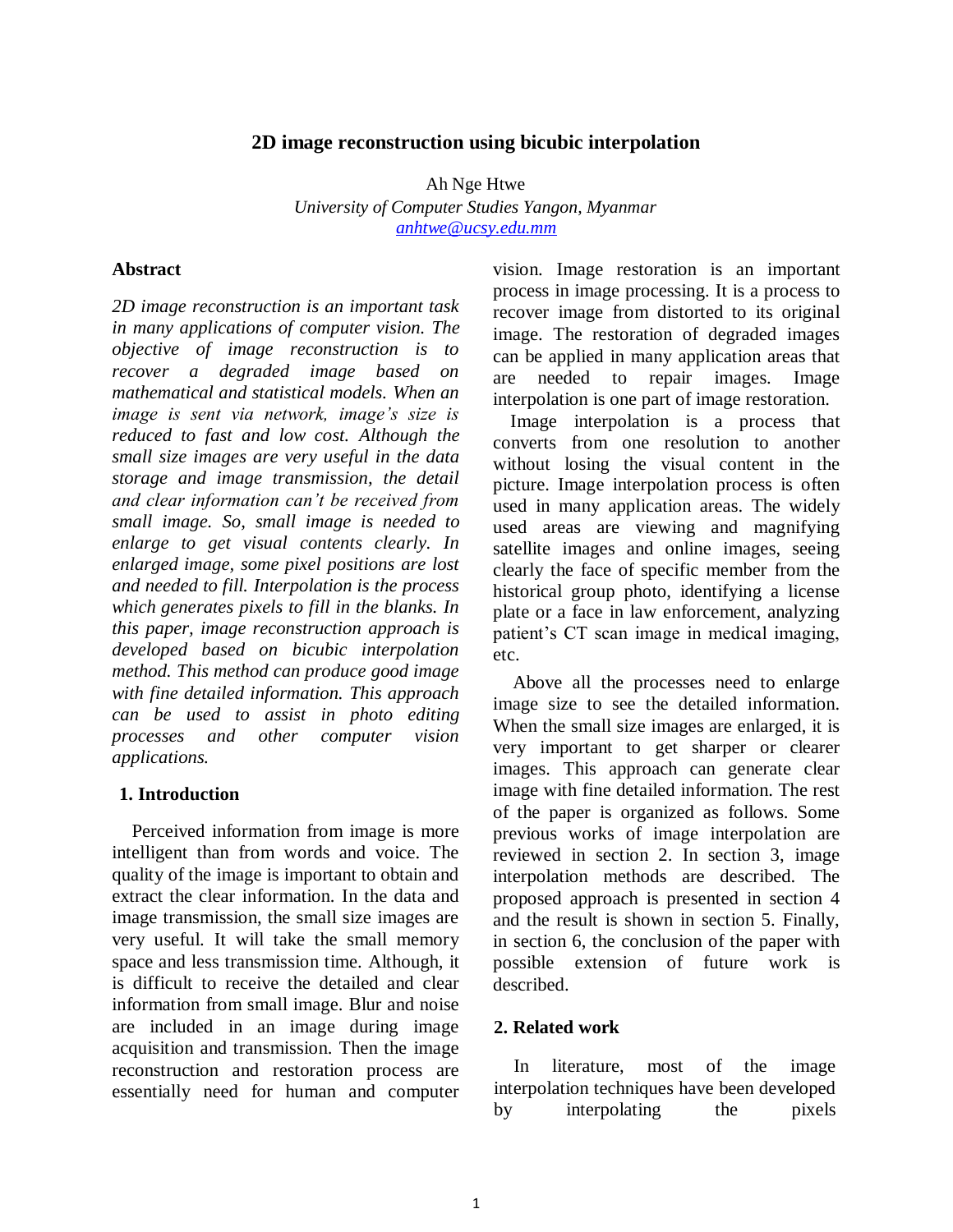which are based on characteristics of local features such as edge information, nearest neighbor criteria, etc. Todd Wittman [1] proposed a new Mathematical Technique for Image Interpolation. This technique modified existing non-local denoising algorithm to perform upsampling and remove noise simultaneously. It has the issues on controlling parameter h and weighted of average similarity function.

Varsha Patil and Dattatraya [2] presented a wavelet method for medical image enhancement to assist resizing. In multilevel wavelet, the image is decomposed into multiple levels and high frequency components are used to construct high resolution image. This method can eliminate and increase the resolution in low frequency. T. Acharya and P. Tsaialso proposed an algorithm for image interpolation in discrete wavelet transform domain. The computation of this technique is non-adaptive but it has adaptive nature due to the edge characteristics of the wavelet sub bands and its contents.M. Ebrahimi and E. Vrscay proposed a single-frame image zooming technique [5] which is inspired by factalbased image zooming, example-based zooming, and non-local means image denoising and combines these techniques in a consistent and improved framework. This method defined a regularization scheme which exploits the examples taken from the image itself at a different scale in order to achieve image zooming.

An image magnification method is presented that attempts to produce smooth reconstructions of the image's level curves while still maintaining image fidelity. It is similar to Bayesian restoration but instead of assuming smoothness prior for the underlying intensity function it assumes smoothness of the level curves. Level set reconstruction smoothes contours while preserving edge aiming to minimize unsightly interpolation artifacts in regions where they are most apparent. These algorithms are primarily sharpness, so it is only as sharp as the original approximation used.

## **3. Interpolation methods**

Interpolation works by using known data to estimate values at unknown points. There are two kinds of image interpolation. Interpolation from a higher resolution to a lower resolution is referred as down-scaling or down-sampling. On the other hand, interpolation from a lower resolution to a higher resolution is called up-scaling or upsampling. Interpolation algorithms can be grouped into two categories: adaptive and non-adaptive. Adaptive methods change depending on what they are interpolating (sharp edges vs. smooth texture), whereas non-adaptive methods treat all pixels equally.

Non adaptive or linear interpolation is a fixed pattern of computation that is applied in every pixel location to recover the missing components. These algorithms are simple to implement and computational requirements are much lower than adaptive methods. These types of algorithms are nearest neighbor, bilinear, bicubic, spline, sinc, lanczos and others. Depending on their complexity, these use anywhere from 0 to 256 (or more) adjacent pixels when interpolating. The more adjacent pixels they include, the more accurate they can become, but this comes at the expense of much longer processing time. These algorithms can be used to both distort and resize a photo.

Adaptive or non-linear interpolation is an intelligent processing that is applied in every pixel location based on the characteristics of image in order to recover the missing components. There are many proprietary algorithms in licensed software such as: Qimage, PhotoZoom Pro, Genuine Fractals and others. Many of these apply a different version of their algorithm (on a pixel-by-pixel basis) when they detect the presence designed to maximize artifact-free detail in enlarged photos, so some cannot be used to distort or rotate an image.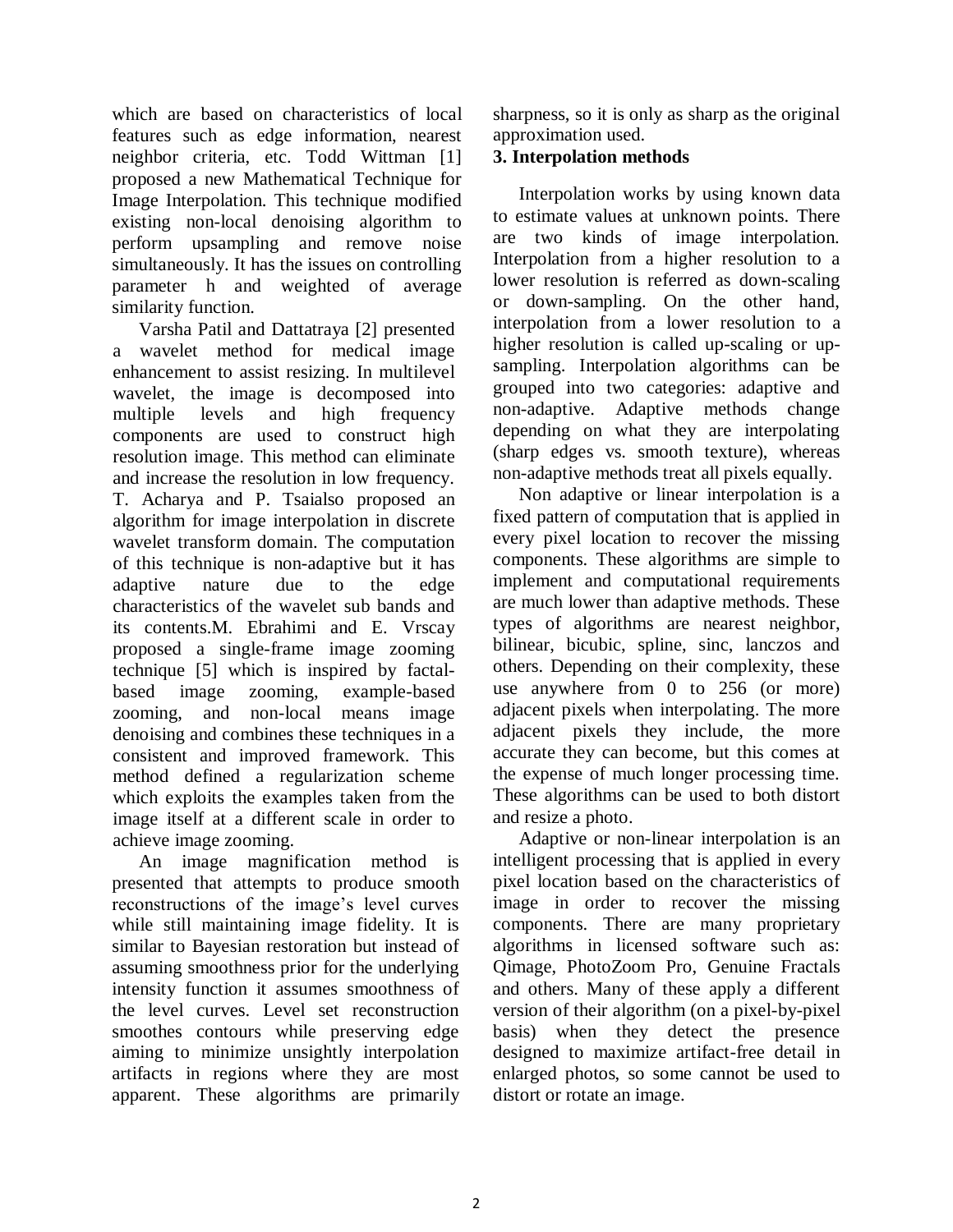Nearest neighbor is the most basic and requires the least processing time of all the interpolation algorithms because it only considers one pixel the closest one to the interpolated point. This has the effect of simply making each pixel bigger. Bilinear interpolation considers the closest 2x2 neighborhood of known pixel values surrounding the unknown pixel. It then takes a weighted average of these four pixels to arrive at its final interpolated value. This results in much smoother looking images than nearest neighbor. All non-adaptive interpolators attempt to find an optimal balance between three undesirable artifacts: edge halos, blurring and aliasing. Even the most advanced non-adaptive interpolators always have to increase or decrease one of the above artifacts at the expense of the other two-- therefore at least one will be visible. Also note how the edge halo is similar to the artifact produced by over sharpening with an unsharp mask, and improves the appearance of sharpness by increasing acutance.

Adaptive interpolators may or may not produce the above artifacts; however they can also induce non-image textures or strange pixels at small-scales. On the other hand, some of these "artifacts" from adaptive interpolators may also be seen as benefits. Since the eye expects to see detail down to the smallest scales in fine-textured areas such as foliage, these patterns have been argued to trick the eye from a distance (for some subject matter).

### **4. The proposed system architecture**

The general architecture of the proposed framework is shown in Figure 1. It includes two main processes. These are image enlarging and bicubic interpolation processes. The proposed system generates the reconstructed image with fine detailed information as output image.



# **Figure 1. The architecture of the proposed system.**

## **4.1 Image Enlarging**

The system accepts input image (grabbed image), it is a small size image. Then, the input image is enlarged to get the large size image. The input image is enlarged by K factor. In this paper, we use K=2. The enlarged image is blurred and low image resolution. So, it is passed to the interpolation process to create sharp and clear image.

## **4.2 Interpolation process**

This is important process in our system. The blurred image from the previous process is executed by iterating interpolation method. It is added the lost information from original image until to reach the desired result using bicubic interpolation method which is one of the most common interpolation techniques. In this technique, the value of an interpolation pixel is computed with weight average of the nearest sixteen pixels values.

## **5. Experimental results**

We accept a grabbed image  $(50 \times 50)$  as input and it is shown in Figure 2. In Figure 3,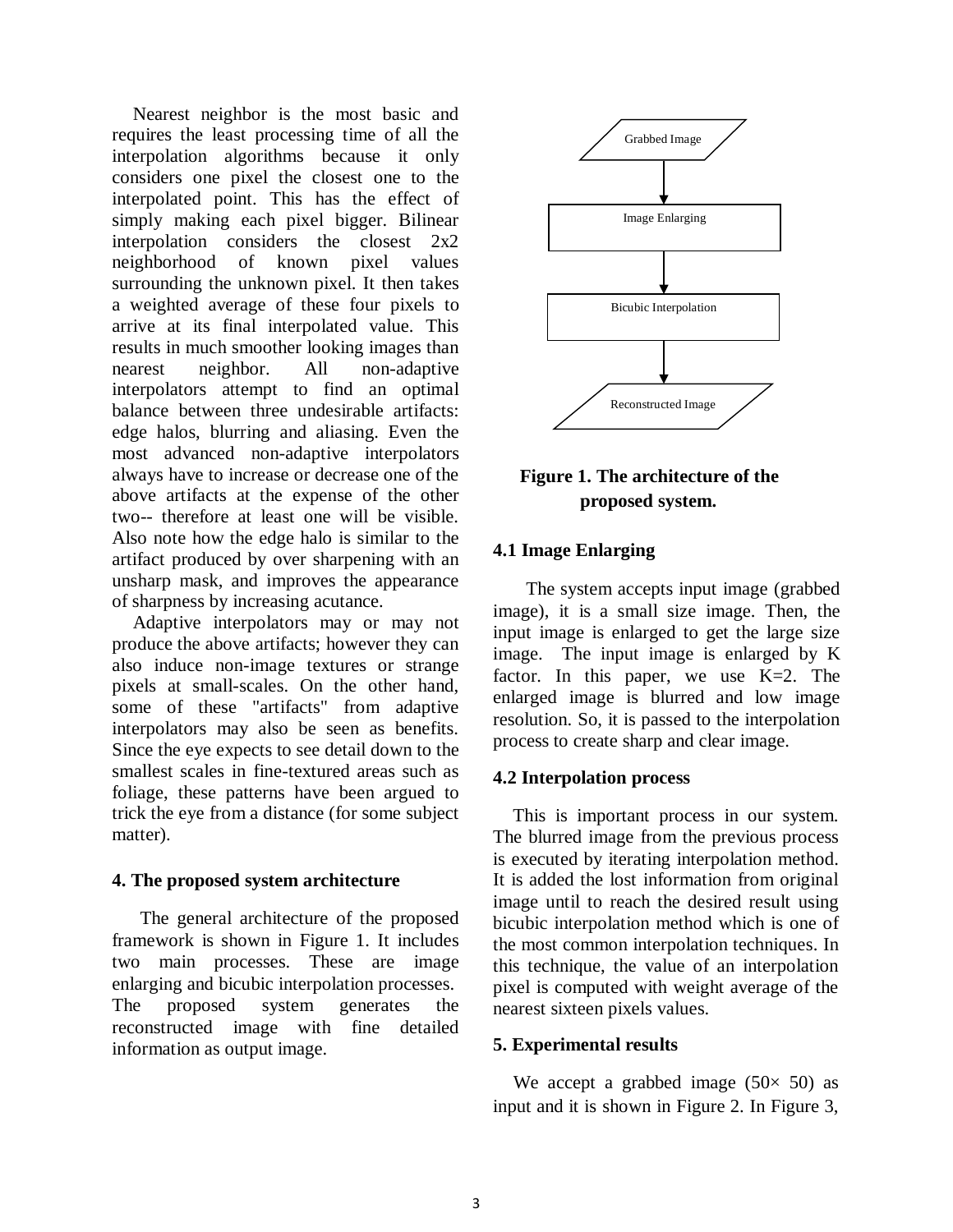the enlarged image is illustrated. This image is degraded and not clearly presented some detailed information. The output (reconstructed) image is produced in the interpolation process. The interpolation process is iterated 2 times in this experiment. This output image is recovered its lost information and include fine detailed information as shown in Figure 4. This system uses subjective method to measure the quality of image. Subjective method evaluate based on visual quality of experts (viewers). In all cases, all experts evaluated and proved that the proposed approach can produce good quality image.



**Figure 2. Grabbed Image.**



**Figure 3. Enlarged Image.**



**Figure 4. Reconstructed Image.**

## **6. Conclusion**

Image interpolation process is widely used tool in image processing. Many image applications need to resample the image size to see fine detailed or sharp image. The proposed system produces a good quality image with fine detailed information. It can also process with gray scale image and assist in image application. For the future work, this approach combines with other nonlinear interpolation methods.

### **7. References**

[1] T. Wittman. "Mathematical Techniques for Image Interpolation", Department of Mathematics, University of Minnesota, 2005

[2] V. H. Patil and D. S. Bormane, "Wavelet for Medical Image Enhancement to Assist Resizing", GVIP Journal, Vol. 5, Issue 9, Dec 2005.

[3] A. Wong, P. Fi and D. Clausi, "A Perceptually Adaptive Approach to